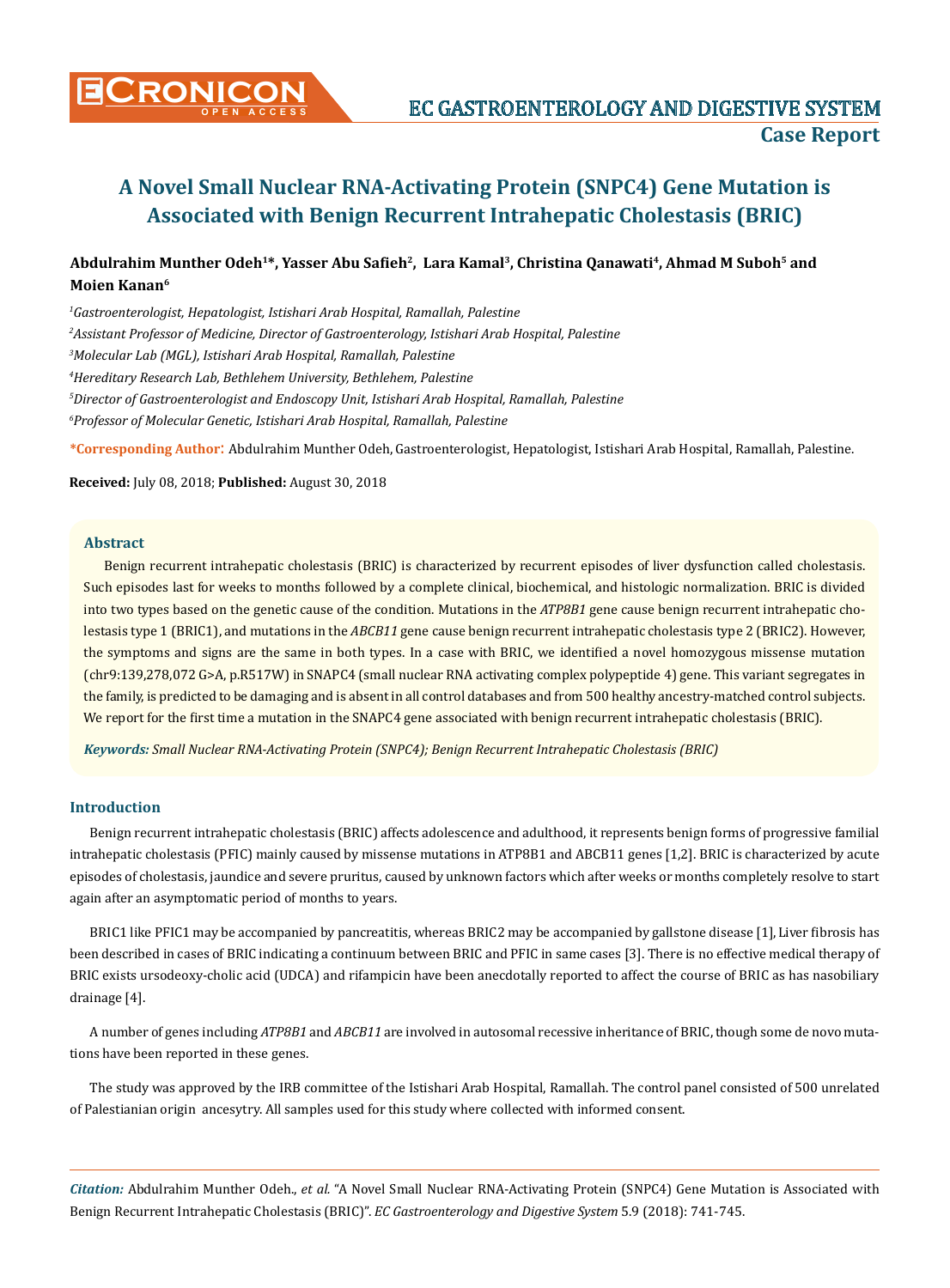## **Case Report**

Our case is a 17-year-old male patient, presented to our institution with jaundice, dark urine and generalized itching of one month duration. His past medical history is significant for recurrent episodes of cholestatic jaundice with pruritus at the age of 15 and 15.5 years of life, first episode lasted one week, second episode lasted two weeks and the third lasted one month, first two episodes were managed conservatively by anti-histamine while the third episode treated by Ursodeoxy-cholic acid (UDCA) for one week in addition to anti-histamine.

On examination, he was jaundiced with multiple scratch markings. The liver function tests in the last two episodes ranged as depicted in the table 1.

| <b>Liver function test</b>                    | $2nd$ episode at<br>presentation | $2nd$ episode<br>follow-up at 8<br>weeks | $3rd$ episode<br>presentation | $3rd$ episode follow-up<br>at 8 weeks |
|-----------------------------------------------|----------------------------------|------------------------------------------|-------------------------------|---------------------------------------|
| Total bilirubin (conjugated) mg/d $(0 - 1.2)$ | 3(2)                             | 1(0.46)                                  | 4,7(3)                        | 1.2(1)                                |
| SGOT U/L (0 - 40)                             | 43                               | 21                                       | 45                            | 24                                    |
| SGPT U/L (10 - 35)                            | 79                               | 37                                       | 65                            | 28                                    |
| ALP U/L (52 - 171)                            | 787                              | 230                                      | 810                           | 142                                   |
| $GGT U/L (0 - 60)$                            | 38                               | 30                                       | 39                            | 30                                    |
| Albumin $g/dl$ (3.5 - 5.2)                    | 4.3                              | 4.4                                      | 4.1                           | 4.2                                   |
| $INR(1 - 1.1)$                                | 0.9                              | 0.8                                      |                               | 0.9                                   |

*Table 1: The liver function tests.*

#### **Investigations**

Full laboratory testing was performed (Table 2) and this included testing for viral hepatitis, serological tests for immune, metabolic and genetic liver diseases and all tests were negative or in the normal range.

| <b>Test Name</b> | <b>Result</b>     | <b>Test Name</b>                   | <b>Result</b>          | <b>Test Name</b>  | <b>Result</b> |
|------------------|-------------------|------------------------------------|------------------------|-------------------|---------------|
| HB               | $13.3$ g/dl       | <b>ESR</b>                         | 5                      | HbsAg             | Negative      |
| <b>WBC</b>       | 6800 K/uL         | Creatinine                         | $0.15$ mg/dl           | HbeAg             | Negative      |
| <b>PLT</b>       | 277 K/uL          | <b>BUN</b>                         | $12 \text{ mg/dl}$     | HbcAb             | Negative      |
| <b>ANTI TTG</b>  | Negative          | LDH.                               | 120 U/L                | HcvAb             | Negative      |
| ANTI IGA, IGG    | Negative          | Alpha-1anti-trypsin                | 130 (normal)           | <b>HAV</b>        | Negative      |
| Ferritin         | 53 ng/dl (normal) | 24 hour urine collection of copper | 2 mic/24 hour (normal) | ASMA              | Negative      |
| IGG, IGA, IGM    | All within Normal | Bile acids (after episode)         | 2 umol/l normal        | ANA               | Negative      |
|                  | range             |                                    |                        |                   |               |
| <b>CRP</b>       | 2                 | Ceruloplasmin                      | $57 \text{ mg/dl}$     | Anti LKM Antibody | Negative      |
| AMA              | Negative          | c-ANCA                             | Negative               | p-ANCA            | Negative      |

#### *Table 2: Detailed laboratory tests.*

Besides, imaging were performed including abdominal U/S showing mild hepatomegaly with normal portal, hepatic, and splenic blood flow.

*Citation:* Abdulrahim Munther Odeh., *et al.* "A Novel Small Nuclear RNA-Activating Protein (SNPC4) Gene Mutation is Associated with Benign Recurrent Intrahepatic Cholestasis (BRIC)". *EC Gastroenterology and Digestive System* 5.9 (2018): 741-745.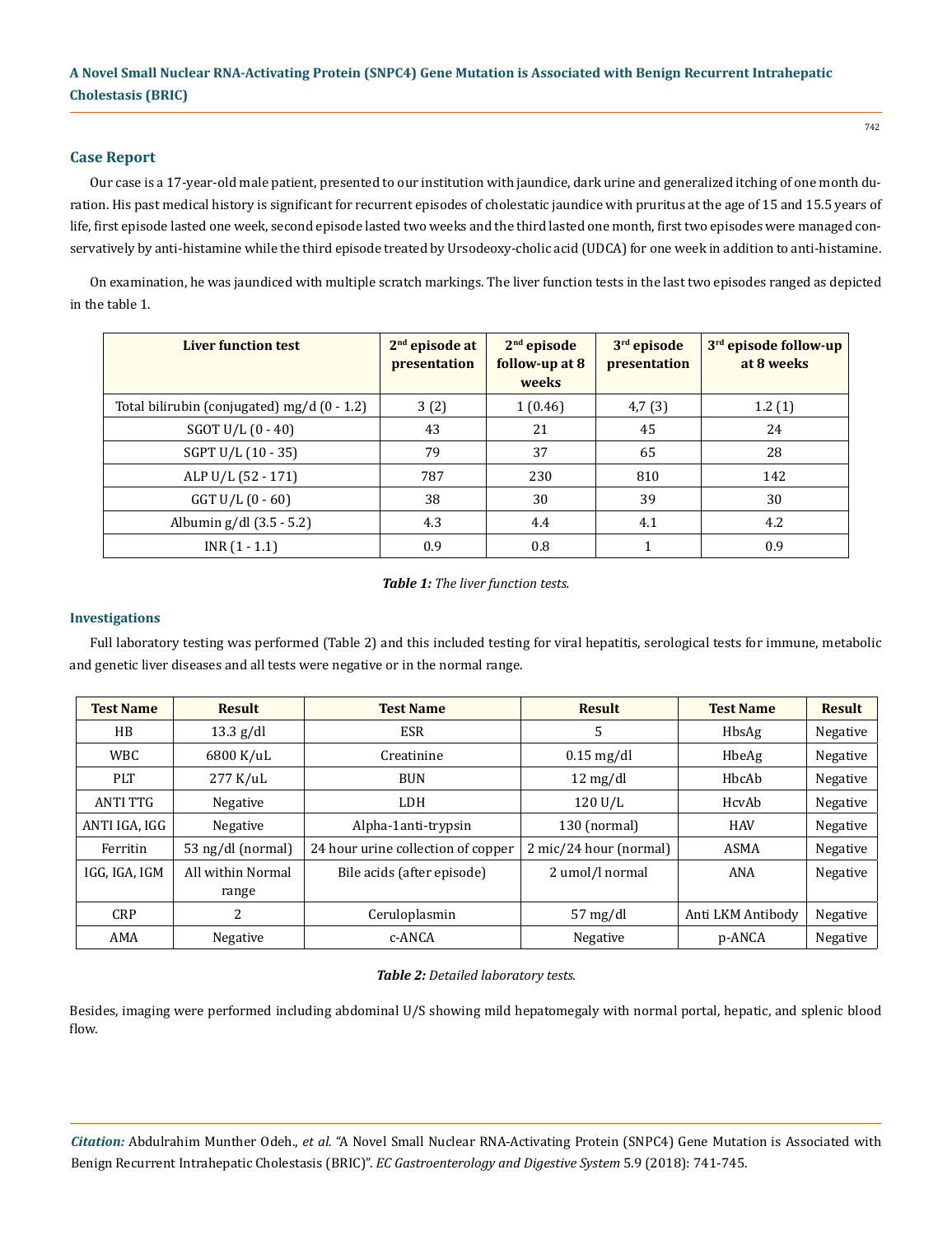# **A Novel Small Nuclear RNA-Activating Protein (SNPC4) Gene Mutation is Associated with Benign Recurrent Intrahepatic Cholestasis (BRIC)**

MRCP showed mild hepatomegaly with normal intrahepatic and extra hepatic biliary trees. So, liver biopsy was performed after the third episode and while the patient's lab completely returned to normal levels and was reported to be normal. The patient was also genetically evaluated by direct sequencing for possible pathogenic variants in ATP8B1 and ABCB11 genes with normal finding (non-mutated genes).

#### **Whole exome sequencing (WES)**

We performed whole exome sequencing on genomic DNA collected from the patient white blood cells accordingly. In summary, the gDNA was quantified using Qubit v.3 and quality checked by gel electrophoresis. Library preparation was carried out using TruSeq Capture Exome Kit (Illumina). This kit provides coverage of 45 Mb of exonic content. The probe set was designed to enrich 214,405 exons. After sequencing on NextSeq 500, data was uploaded onto our server and 284,804,448 reads were aligned to the reference human genome (hg19) using BWA aligner. Prior to variant calling by GATK (Genome Analysis Toolkit), mapped reads (BAM format) went through preprocessing steps by removing PCR duplicates, realigning around indels, and recalibrating base quality. The final list of variants was annotated by Annovar using several databases of minor allele frequency such as 1000G as well as variant effect predictors such as SIFT, PolyPhen-2, and CADD. Variants with low coverage, synonymous, predicted benign (SIFT, PolyPhen-2, MutationTaster), MAF > 0.1% on ExAC and 1000G were filtered out. We identified a homozygous missense variant in SNAPC4 gene chr9:139,278,072 G>A, p.R517W. This variant is predicted to be damaging by PolyPhen-2, SIFT and MutationTaster. Mutation of zebrafish Snapc4 has been shown to be associated with loss of the intrahepatic biliary network [10].

This mutation was absent in all control databases and from 500 healthy ancestry-matched control subjects. The mutation was inherited in an autosomal recessive manner from both heterozygous carrier (Figure 1) parents. The predicted pathogenicity and the absence of this variant in control samples suggests that it is likely to be responsible for the BRIC like phenotype.



*ancestry-matched control cohort.*

*Citation:* Abdulrahim Munther Odeh., *et al.* "A Novel Small Nuclear RNA-Activating Protein (SNPC4) Gene Mutation is Associated with Benign Recurrent Intrahepatic Cholestasis (BRIC)". *EC Gastroenterology and Digestive System* 5.9 (2018): 741-745.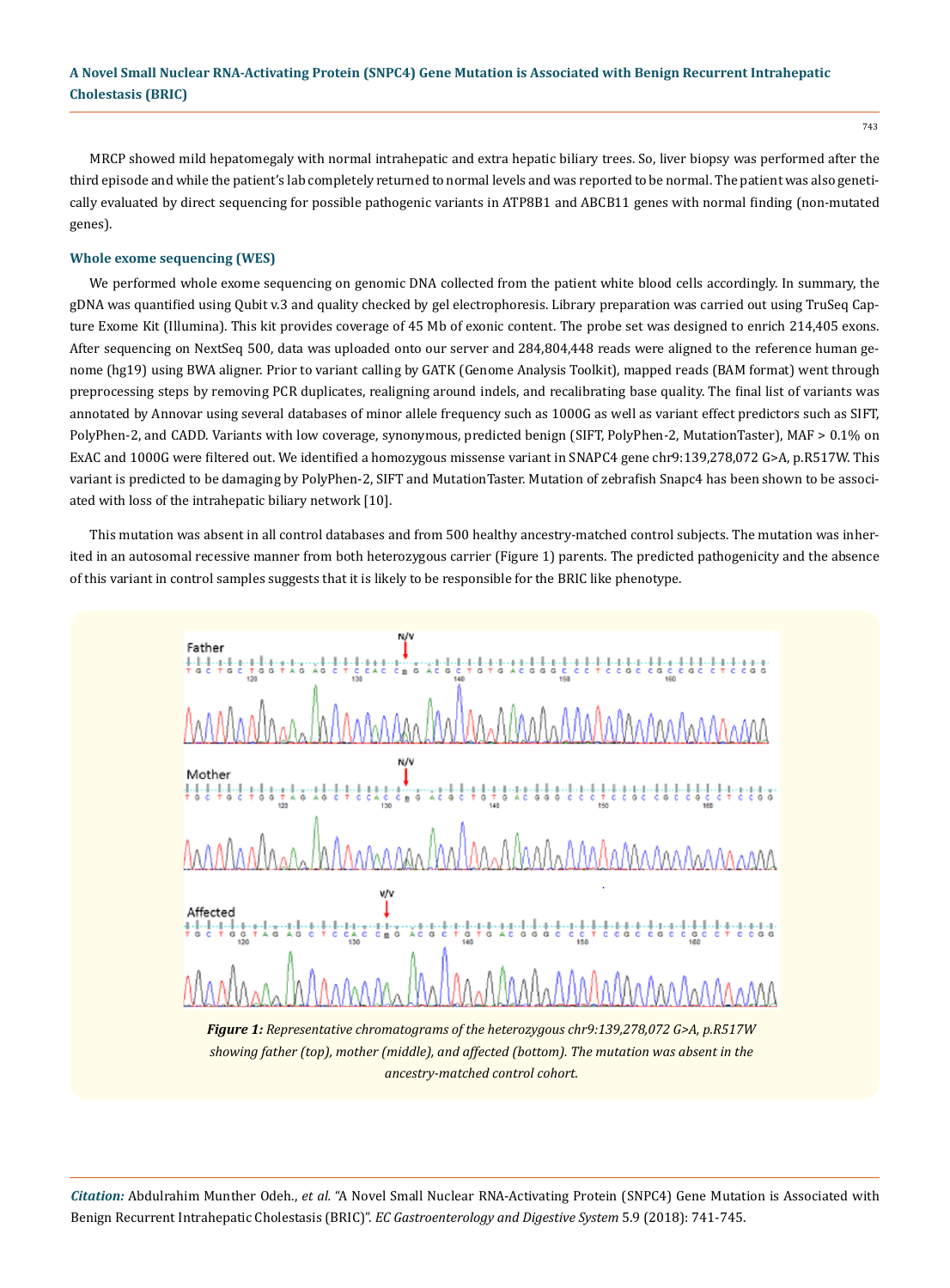### **Discussion**

Summerskill and Walshefirst described benign recurrent intrahepatic cholestasis in 1959 [5,6], as recurrent episode of jaundice and pruritus hence it's also called Summerskill - Tygstrup-De Groote disease.

There are two forms of BRIC, BRIC Type 1 and 2 are inherited as autosomal recessive and are related to mutation on chromosomes 18 and 2 respectively, Luketic and Shiffman (1999) gave diagnostic criteria for BRIC [7], which includes the following five criteria:

- 1. Episodes of jaundice separated by a symptom free interval lasting several month to years.
- 2. Laboratory value intrahepatic cholestasis.
- 3. Severe pruritus secondary to cholestasis.
- 4. Normal intra and extra hepatic bile ducts confirmed by cholangiography.
- 5. Absence of factors known to be associated with cholestasis.

Our patient has a clinical picture and typical criteria, but with novel genetic mutation, DNA from the patient was used for exome sequencing.

We identified a homozygous missense variant in SNAPC4 gene chr9:139,278,072 G>A, p.R517W. This variant is predicted to be damaging by PolyPhen-2, SIFT and MutationTaster, segregated in the family, figure 1 and absent in 300 of an ancestry-matched control panel.

A mutation in this gene found to be associated with ankylosing spondylitis in human [8,9]. Mutation of zebrafish Snapc4 has been shown to be associated with loss of the intrahepatic biliary network [10].

### **Conclusion**

Our patient fulfills all five diagnostic criteria for BRIC as described by Luketic and Shiffman (1999), but with a novel genetic mutation (SNAPC4 genetic nutation), which was never described in humans. Both the gene and the mutation detected needs to be further studied to show its biological and clinical association with BRIC.

# **Conflict of Interest**

The authors declare that there is no conflict of interest.

# **Bibliography**

- 1. Oude Elferink RP., *et al*[. "Hepatocanalicular transport defects: pathophysiologic mechanisms of rare diseases".](https://www.ncbi.nlm.nih.gov/pubmed/16530529) *Gastroenterology* 130.3 [\(2006\): 908-925.](https://www.ncbi.nlm.nih.gov/pubmed/16530529)
- 2. Trauner M., *et al*[. "MDR3 \(ABCB4\) defects: a paradigm for the genetics of adult cholestatic syndromes".](https://www.ncbi.nlm.nih.gov/pubmed/17295178) *Seminars in Liver Disease* 27.1 [\(2007\): 77-98.](https://www.ncbi.nlm.nih.gov/pubmed/17295178)
- 3. van Ooteghem NA., *et al*[. "Benign recurrent intrahepatic cholestasis progressing to progressive familial intrahepatic cholestasis: low](https://www.ncbi.nlm.nih.gov/pubmed/11867191)  [GGT cholestasis is a clinical continuum".](https://www.ncbi.nlm.nih.gov/pubmed/11867191) *Journal of Hepatology* 36.3 (2002): 439-443.
- 4. Stapelbroek JM., *et al*[. "Nasobiliary drainage induces long-lasting remission in benign recurrent intrahepatic cholestasis".](https://www.ncbi.nlm.nih.gov/pubmed/16374853) *Hepatology*  [43.1 \(2006\): 51-53.](https://www.ncbi.nlm.nih.gov/pubmed/16374853)
- 5. [Summerskill WH. "The syndrome of benign recurrent cholestasis".](https://www.amjmed.com/article/0002-9343(65)90184-1/fulltext) *American Journal of Medicine* 38.2 (1965): 298-305.
- 6. [Summerskill WHJ and Walshe JM. "Benign recurrent intrahepatic obstructive jaundice".](https://www.ncbi.nlm.nih.gov/pubmed/13835689) *Lancet* 2.7105 (1959): 686-690.

*Citation:* Abdulrahim Munther Odeh., *et al.* "A Novel Small Nuclear RNA-Activating Protein (SNPC4) Gene Mutation is Associated with Benign Recurrent Intrahepatic Cholestasis (BRIC)". *EC Gastroenterology and Digestive System* 5.9 (2018): 741-745.